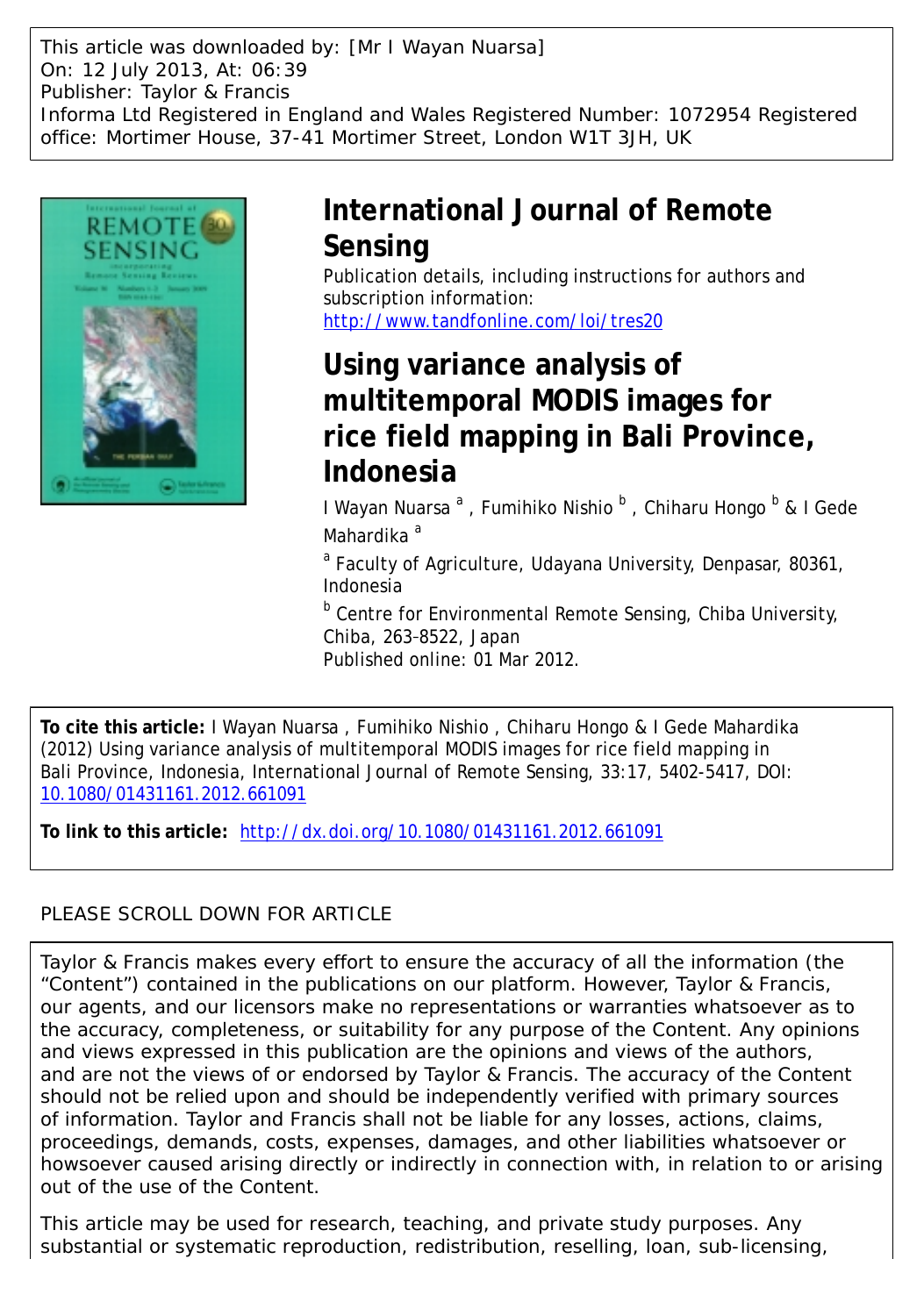systematic supply, or distribution in any form to anyone is expressly forbidden. Terms & Conditions of access and use can be found at [http://www.tandfonline.com/page/terms](http://www.tandfonline.com/page/terms-and-conditions)[and-conditions](http://www.tandfonline.com/page/terms-and-conditions)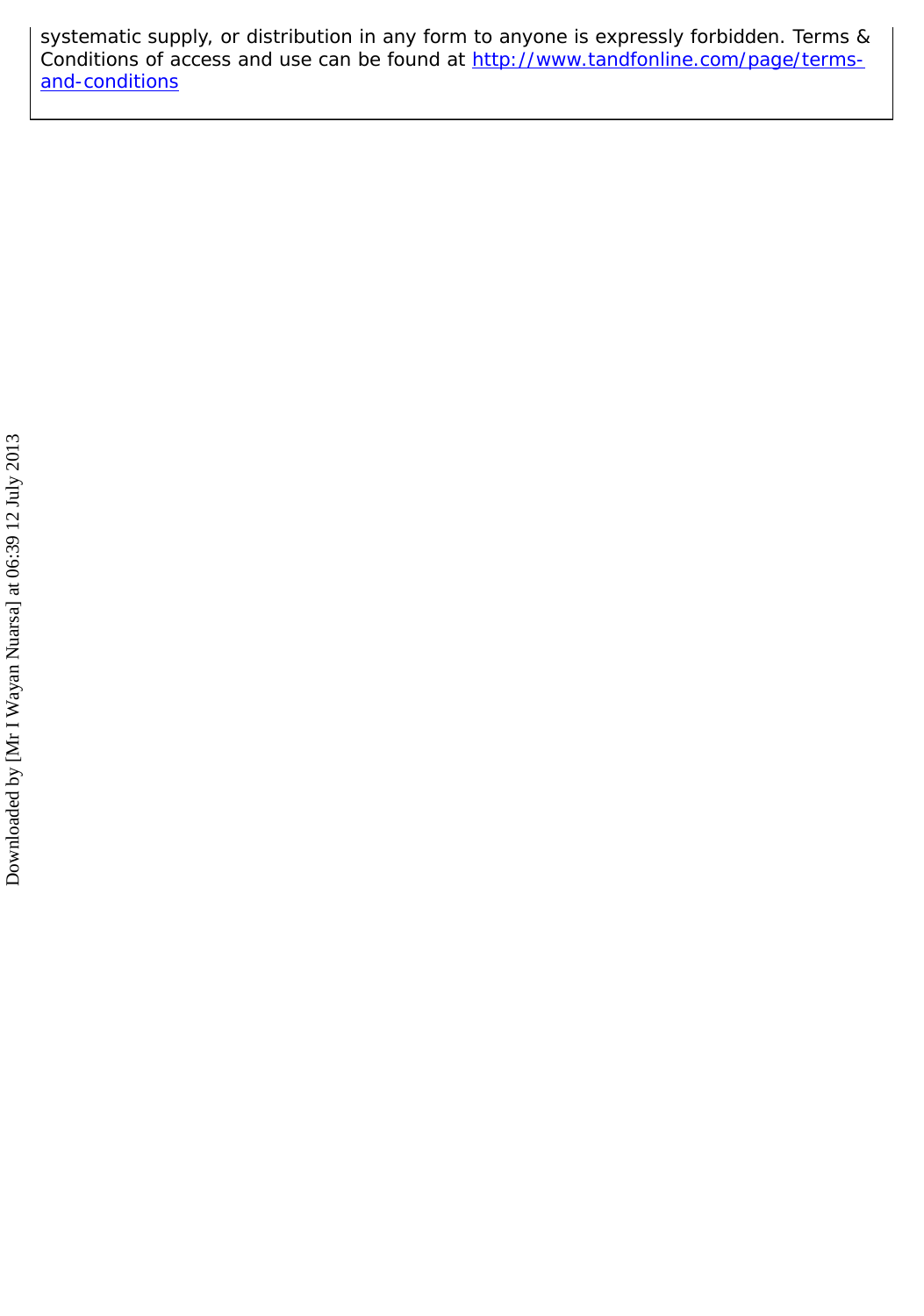

# **Using variance analysis of multitemporal MODIS images for rice field mapping in Bali Province, Indonesia**

## I WAYAN NUARSA\*†, FUMIHIKO NISHIO‡, CHIHARU HONGO‡ and I GEDE MAHARDIKA†

†Faculty of Agriculture, Udayana University, Denpasar 80361, Indonesia ‡Centre for Environmental Remote Sensing, Chiba University, Chiba 263-8522, Japan

(*Received 18 December 2009; in final form 10 December 2011*)

Existing methods for rice field classification have some limitations due to the large variety of land covers attributed to rice fields. This study used temporal variance analysis of daily Moderate Resolution Imaging Spectroradiometer (MODIS) satellite images to discriminate rice fields from other land uses. The classification result was then compared with the reference data. Regression analysis showed that regency and district comparisons produced coefficients of determination (*R*2) of 0.97490 and 0.92298, whereas the root mean square errors (RMSEs) were 1570.70 and 551.36 ha, respectively. The overall accuracy of the method in this study was 87.91%, with commission and omission errors of 35.45% and 17.68%, respectively. Kappa analysis showed strong agreement between the results of the analysis of the MODIS data using the method developed in this study and the reference data, with a kappa coefficient value of 0.8371. The results of this study indicated that the algorithm for variance analysis of multitemporal MODIS images could potentially be applied for rice field mapping.

## **1. Introduction**

Rice is one of the most important agriculture crops in many Asian countries, and it is a primary food source for more than three billion people worldwide (Khush 2005, Yang *et al*. 2008). Mapping the distribution of rice fields is important not only for food security but also for management of water resources and estimations of trace gas emissions (Matthews *et al*. 2000, Xiao *et al*. 2005). Therefore, more accurate data related to the total rice field area, its distribution and its changes over time are essential.

Satellite remote sensing has been widely applied and is recognized as a powerful and effective tool for identifying agriculture crops (Bachelet 1995, Le Toan *et al*. 1997, Fang 1998, Fang *et al*. 1998, Liew *et al*. 1998, Okamoto and Kawashima 1999, Niel *et al*. 2003, Bouvet *et al*. 2009, Pan *et al*. 2010). This process primarily uses the spectral information provided by remotely sensed data to discriminate between perceived groupings of vegetative cover on the ground (Niel and McVicar 2001). Although spectral dimension is the basis of remote-sensing-based class discrimination, temporal and spatial resolutions play very important roles in classification accuracy.

<sup>\*</sup>Corresponding author. Email: [nuarsa@ymail.com](mailto:nuarsa@ymail.com)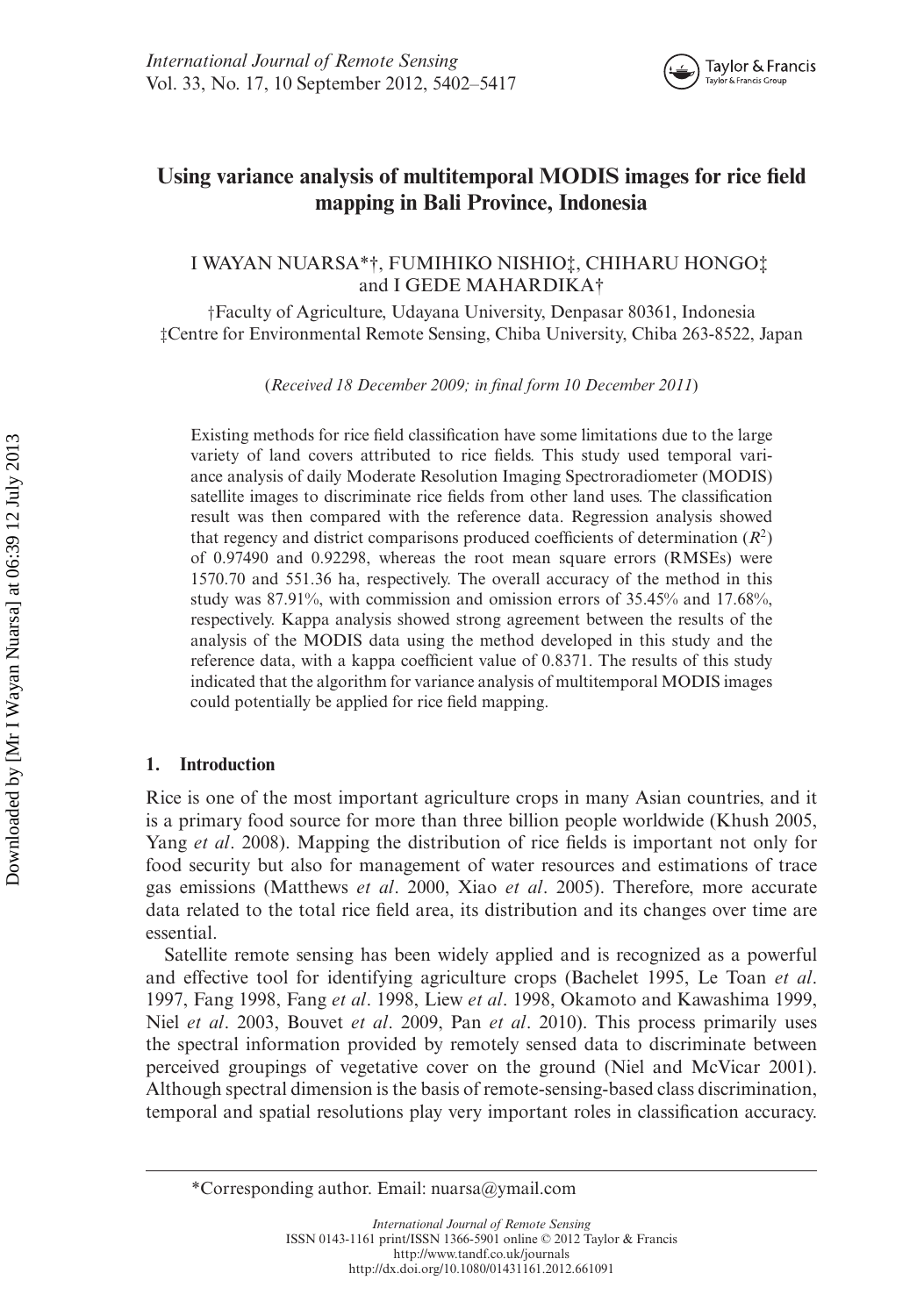Discrimination of crops is usually performed with 'supervised' or 'unsupervised' classifiers. The basic difference between these types of classification is the process by which the spectral characteristics of the different groupings are defined (Atkinson and Lewis 2000). Common classification algorithms include the maximum likelihood, minimum distance to mean and parallelepiped (Jensen 1986).

The high temporal remote-sensing data now available from various platforms offer an opportunity to exploit the temporal dimension for crop classification. The use of data sets of high temporal vegetation indices (VIs) for crop studies calls for new classification approaches. The Moderate Resolution Imaging Spectroradiometer (MODIS) is one of the satellite sensors that provide daily revisit times. A MODIS image has a high ability to discriminate agricultural crops (Boschetti *et al*. 2009, Tingting and Chuang 2010).

Agricultural rice fields have a large variety of land covers, which can range from waterbodies just before rice transplanting to mixed water, vegetation or bare soil just after harvesting time. The range of land covers and the complex relationships between ecological factors and land-cover distribution cannot be accurately expressed through deterministic decision rules (Hutchinson 1982, Mas and Ramírez 1996). Alternatively, the large variety of rice field land covers compared with other land uses can be advantageous in distinguishing rice fields from other land uses.

The objectives of this study are to develop a new algorithm for rice field classification using temporal variance analysis and quantitatively compare the classification result using the new method with the existing method using reference data.

#### **2. Study area, data and method**

#### **2.1** *Background and study area*

The study area is located in the Bali Province of Indonesia and is centred at latitude 8<sup>°</sup> 40′ 00″ S and longitude 115<sup>°</sup> 19′ 00″ E (figure 1). Besides being a popular international tourism destination, Bali Island, although relatively small, is also historically one of the prime rice-producing areas in Indonesia. Approximately 0.5 million tons (1.6% of Indonesia's rice production) is contributed by Bali Province. Agriculture rice fields in Bali consist of irrigated fields and non-irrigated fields. The water sources for the irrigated rice fields are rivers, whereas the water for non-irrigated rice fields comes from rainfall. Annually, both irrigated and non-irrigated rice field lands are not only used for rice paddies but also for seasonal crops, such as corn, soya beans and nuts. However, the type of seasonal plant grown from year to year is usually similar from one place to another. In humid tropical regions, such as in the study area, rice plants can be planted at any time. However, planting is influenced by water availability. Therefore, for irrigated land, rice planting alternates between regions, whereas in non-irrigated land, rice planting occurs in the rainy season. Farmers usually plant the rice two or three times per year, and use the remaining time for other seasonal crops (Food Crops Agriculture Department 2006). The crop growth duration is approximately 3 months, with a production of around 5 tons per hectare. The total rice acreage of the study region as reported for the year of 2008 is 107 437.50 ha (table 1).

#### **2.2** *MODIS images*

This study used daily MODIS 1b level images (calibrated radiances), with a spatial resolution of 250 m (MOD02QKM). The images can be downloaded free from the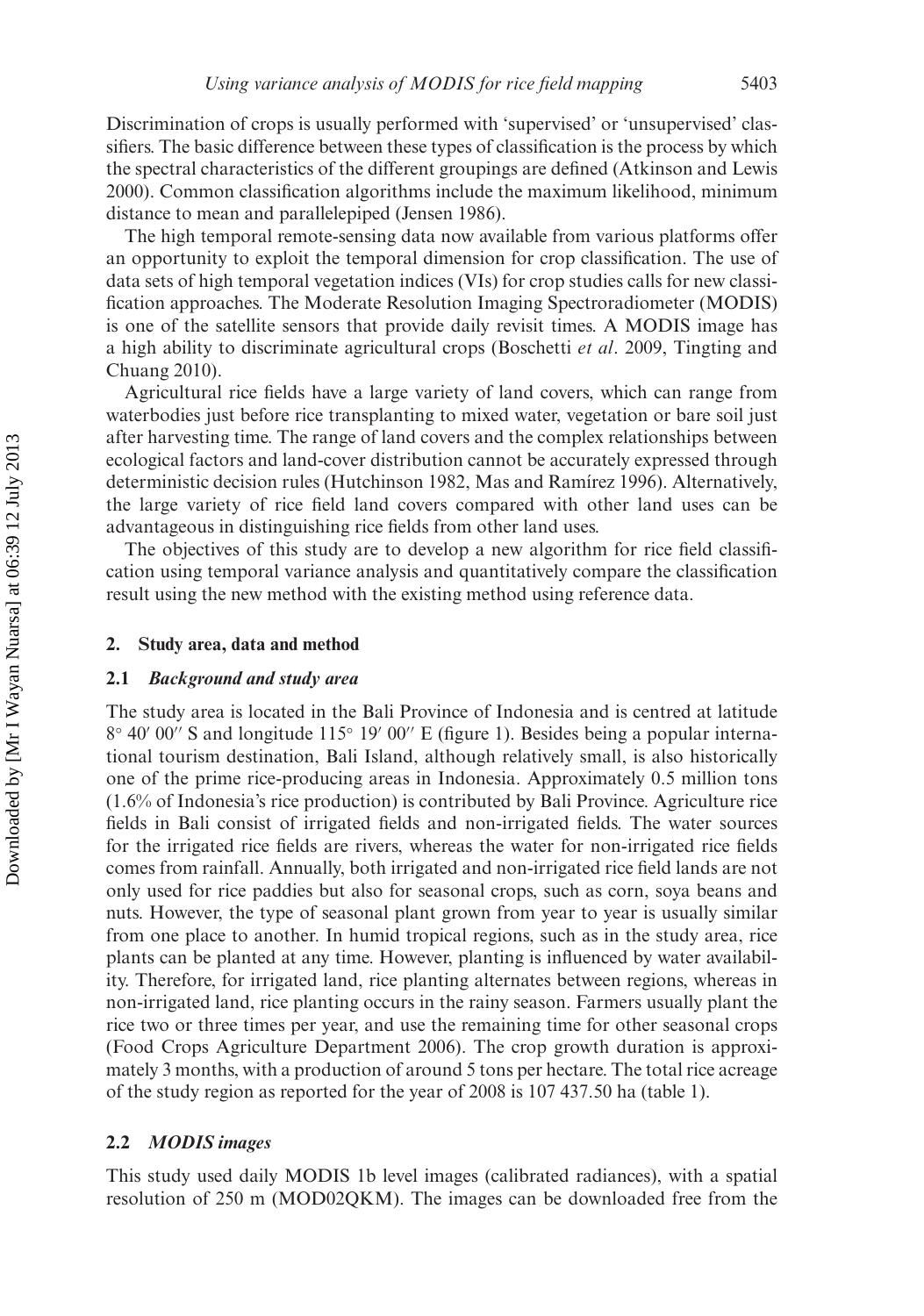

Figure 1. Map of the study area. Bali province consists of nine regencies. Black colour indicates the distribution of rice fields.

| Regency    | Total area (ha) | Rice field area (ha) | Rice field percentage |
|------------|-----------------|----------------------|-----------------------|
| Badung     | 39 450.00       | 12 887.50            | 32.67                 |
| Bangli     | 52 718.75       | 3 5 3 7 .5 0         | 6.71                  |
| Buleleng   | 131 925.00      | 13 606.25            | 10.31                 |
| Denpasar   | 12 506.25       | 4 181.25             | 33.43                 |
| Gianyar    | 36 431.25       | 16 800.00            | 46.11                 |
| Jembrana   | 85418.75        | 9462.50              | 11.08                 |
| Karangasem | 83 662.50       | 11 418.75            | 13.65                 |
| Klungkung  | 31 231.25       | 6462.50              | 20.69                 |
| Tabanan    | 84 818.75       | 29 081.25            | 34.29                 |
| Total      | 558 162.50      | 107 437.50           | 100.00                |

Table 1. Reported total rice acreage in Bali by regency (National Land Agency 2008).

NASA website ([http://ladsweb.nascom.nasa.gov/data/search.html\). Th](http://ladsweb.nascom.nasa.gov/data/search.html)is data product offers the best available spatial resolution among all other MODIS products. A coarser spatial resolution will increase the possibility of mixed land coverage occurring in one pixel, decreasing the accuracy of the classification result (Strahler *et al*. 2006).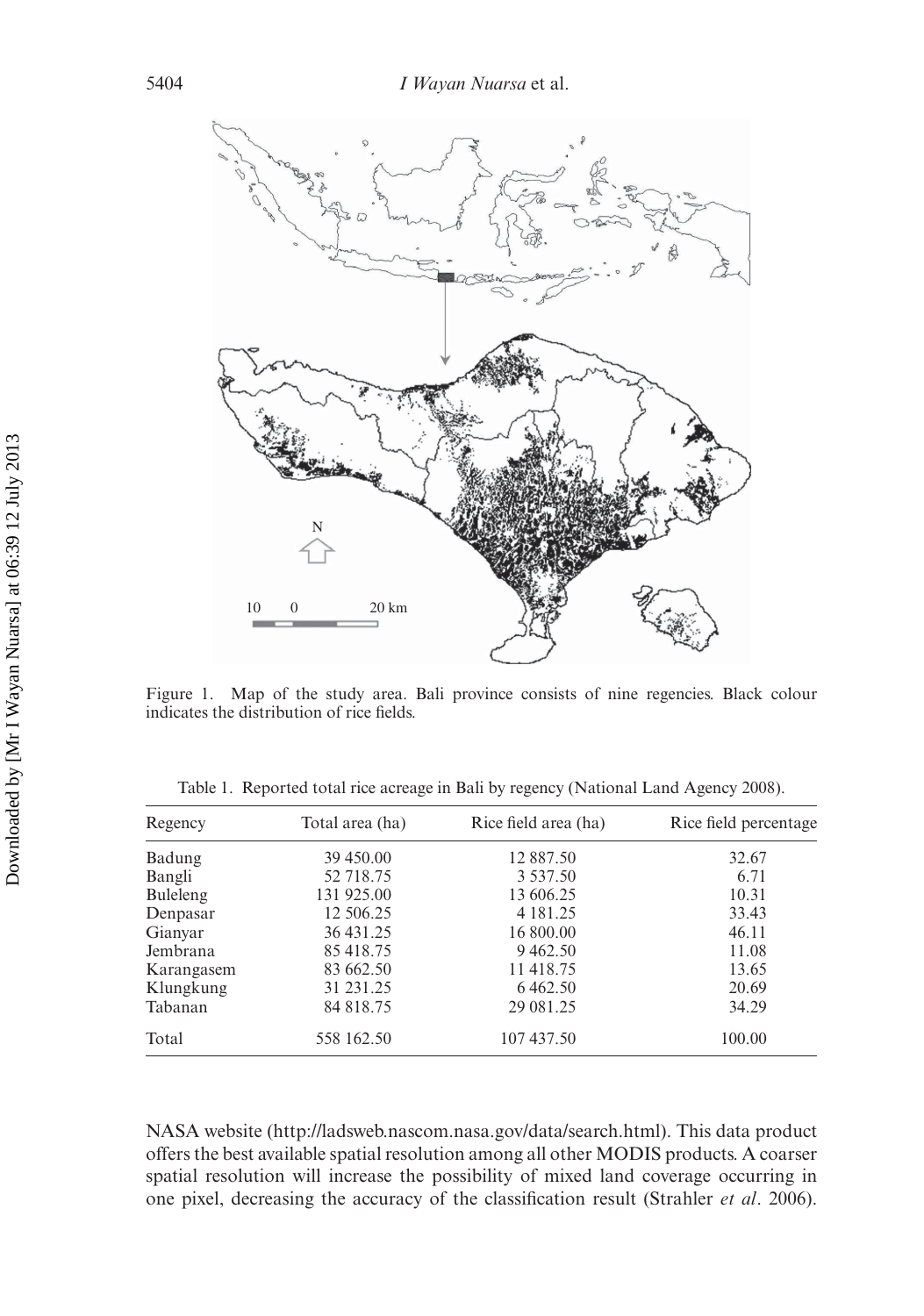In addition, at this level of MODIS imaging, there are several images for each acquisition date taken at different times. This level of imaging can increase the possibility of a clear image without clouds, which has become a big challenge in optical remote sensing.

Two spectral band data, viz. red (620–670 nm) and near-infrared (NIR, 841–875 nm), were used for this. We collected the MODIS images at different acquisition dates and times over a 2 year period (2008 and 2009). Data of 2009 were used to develop the model, and that of 2008 were utilized to validate the model because the reference land-use map was dated 2008. Cloud cover is not intense in the rice region of the study area, as clouds more frequently occur at higher elevations. However, to produce a cloud-free image, cloud masks were generated using two-band data for each acquisition date. Each cloudy pixel was replaced with a clear pixel from another image obtained within 14 days of the original. A total of 52 composite images were used in this study.

#### **2.3** *Calculation of VI*

Three VIs were selected – the normalized difference VI (NDVI), ratio VI (RVI) and soil-adjusted VI (SAVI). We used the radiance value of the MODIS images for each 14-day composite. The equations for these VIs are as follows:

$$
NDVI = \frac{R_{\text{nir}} - R_{\text{r}}}{R_{\text{nir}} + R_{\text{r}}},\tag{1}
$$

$$
RVI = \frac{R_{\text{nir}}}{R_{\text{r}}},\tag{2}
$$

$$
SAVI = \frac{(1+L)(R_{\text{nir}} - R_{\text{r}})}{R_{\text{nir}} + R_{\text{r}} + L},
$$
\n(3)

where  $R_{\text{nir}}$  is the reflectance in the MODIS NIR band (841–876 nm),  $R_r$  is the reflectance in the red band  $(620-670 \text{ nm})$  and *L* is a constant (related to the slope of the soil line in a feature-space plot) that is usually set equal to 0.5.

Although NDVI is correlated to the leaf area index (LAI) of rice fields (Xiao *et al*. 2002), it has some limitations, including saturation under closed canopy and soil background (Huete *et al*. 2002, Xiao *et al*. 2003). The SAVI can minimize soil brightness influences from spectral VIs involving red and NIR wavelengths (Huete 1988). On the other hand, the RVI is a good indicator of agriculture crop growth for the entire growth cycle (Gupta 1993).

The advantages of using a VI compared with a single band is the ability to reduce the spectral data to a single number that is related to physical characteristics of the vegetation (e.g. leaf area, biomass, productivity, photosynthetic activity or percentage cover) (Huete 1988, Baret and Guyot 1991). At the same time, we can minimize the effect of internal (e.g. canopy geometry and leaf and soil properties) and external factors (e.g. sun–target–sensor angles and atmospheric conditions at the time of image acquisition) on the spectral data (Huete and Warrick 1990, Baret and Guyot 1991, Huete and Escadafal 1991).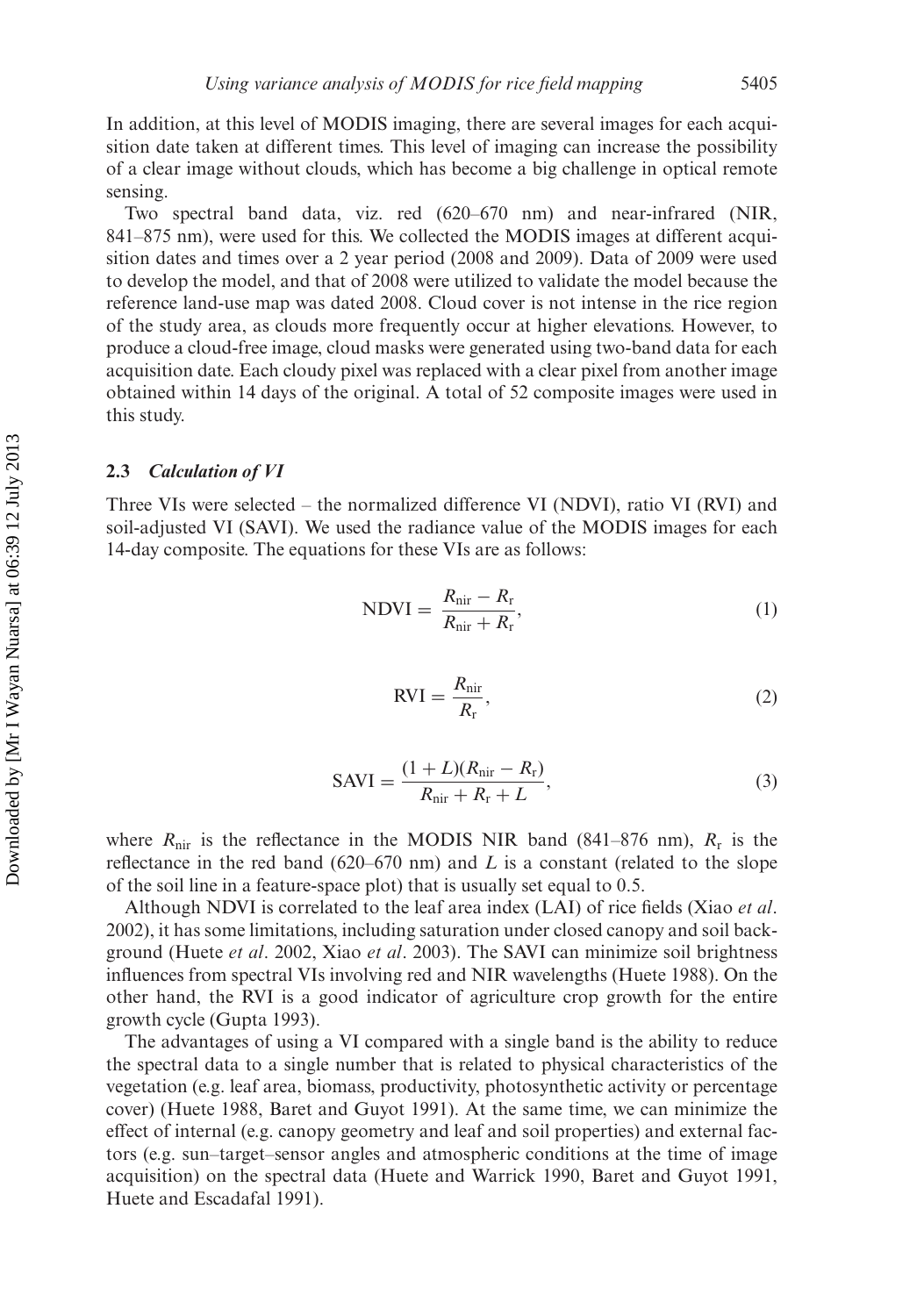### **2.4** *Algorithm for rice field mapping*

The main difference in agriculture rice field characteristics compared with other land uses is the variation of land cover due to many types of vegetation planted in rice field areas. In irrigated rice fields, when the rice is planted, its land cover can vary from flooded at the beginning of transplanting to mixed between water and vegetation in the first month, almost full vegetation in the second and third month and bare area just after harvesting time. The variation in land cover can be greater when the rice field area is planted with other seasonal crops. Similar cases also occur in non-irrigated rice fields, which have a significant difference in land cover between the rainy season (rice season) and dry season (other seasonal crops). On the other hand, other land uses, such as settlement, forest and water, generally have similar land covers within a certain period. This situation will affect the reflectance value at certain times. Rice fields will have a fluctuating reflectance value, whereas other land uses will have relatively stable values. Based on these phenomena, temporal variance analysis is used to distinguish between rice field areas and other land uses. The hypothesis proposed is that the radiance variance of the rice field will be much higher than that of other land uses.

Temporal VI data were used to generate the temporal variance map. A field survey was carried out to confirm the location of the training area on the image, besides using the available land-use or land-cover map. The training classes covered under field survey were irrigated rice field, non-irrigated rice, mixed forest, settlement, lake water, mixed garden, shrub, dry land, mangrove and bare land. These 10 training classes were used to determine their variance in a year in each of the three VI image data sets. From the VI variance map, we calculated the mean and standard deviation of variance for the 10 objects. The formulae for the variance, mean of variance and standard deviation of variance were calculated using the following equations:

variance = 
$$
\frac{1}{n-1} \sum_{i=1}^{n} (x_i - \overline{x})^2
$$
, (4)

where  $x_i$  is the VI value of a pixel for image *i*,  $\bar{x}$  is the mean of VI and *n* is the number of images (which is equal to 26 in this study),

$$
\text{mean} = \frac{1}{n} \sum_{i=1}^{n} x_i,\tag{5}
$$

standard deviation 
$$
=\sqrt{\frac{1}{n-1}\sum_{i=1}^{n}(x_i - \overline{x})^2}
$$
, (6)

where  $x_i$  is the variance value of a pixel for the training area *i*,  $\bar{x}$  is the mean of variance and *n* is the number of pixels in the training area.

From the three VIs evaluated, the VI with the highest difference in the mean variance was selected as the best VI for distinguishing rice field and other land uses. Threshold values were required for rice field mapping. The pixel ranges within the threshold were mapped as rice fields with the following equation:

$$
V_{\text{mean}} - (nS) < x < V_{\text{mean}} + (nS),\tag{7}
$$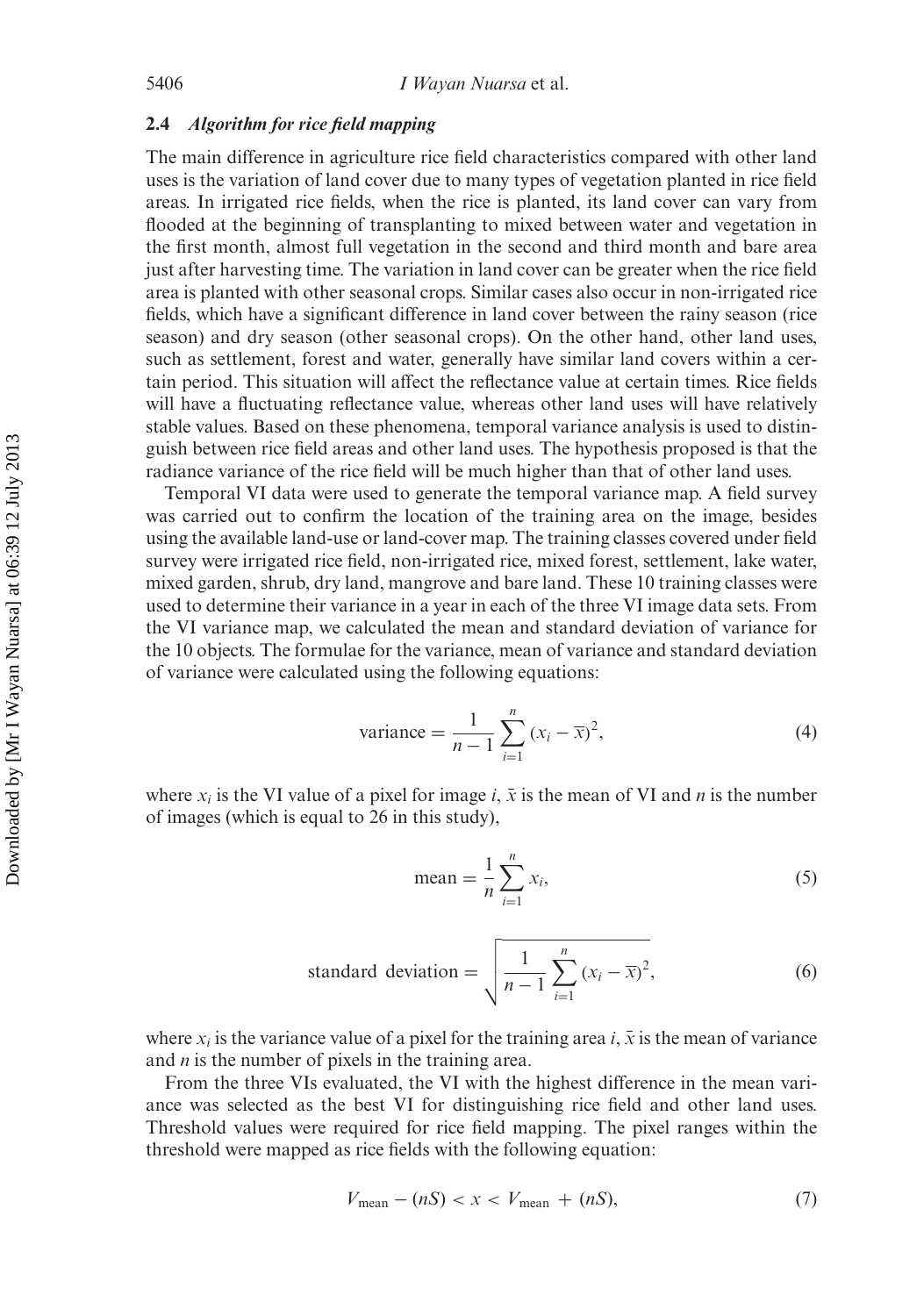where  $V_{\text{mean}}$ , *S*, *n* and *x* are the average of the rice field variance, the standard deviation of the rice field variance, the maximum distance from the standard deviation and the variance average of the MODIS image that will be mapped as a rice field class, respectively.

#### **2.5** *Quantitative evaluation of the classification result*

The quantitative evaluation was performed by comparing the classification result with the existing land-use maps released by the National Land Agency. To determine the accuracy of the classification method developed in this study, we used two evaluation methods. First, we used a regression method using the area obtained from the analysis result and the reference data for the rice field as the dependent and independent variables, respectively. The coefficient of determination  $(R^2)$  and the root mean square error (RMSE) were the two statistical parameters evaluated in this study. The regression methods were applied at the regency and district level using 9 and 52 samples, respectively, based on the number of regencies and districts in the study area. The *R*<sup>2</sup> and RMSE were calculated as follows:

$$
R^{2} = \frac{\sum (y - \hat{y})^{2}}{\sum (y - \bar{\hat{y}})^{2}},
$$
\n(8)

where  $R^2$ , *y*,  $\hat{y}$  and  $\hat{y}$  are the coefficient of determination, the measured value, the estimated value and the mean of the estimated values, respectively, and

RMSE = 
$$
\sqrt{\frac{1}{n} \sum_{i=1}^{n} (\hat{y}_i - y_i)^2},
$$
 (9)

where RMSE,  $\hat{y}_i$ ,  $y_i$  and *n* are the root mean square error, the estimated value of *i* from the analysis result, the reference value of *i* and the number of data, respectively.

The second evaluation method used kappa analysis (Congalton and Green 1999). The kappa analysis determined accuracy assessments and the level of agreement between the remotely sensed classification and the reference data. The first step of kappa analysis is to create an error matrix for all the examined methods. In this study, only two classes were used: rice field and non-rice field. From the error matrix, we can calculate the commission error, omission error and overall accuracy as follows:

$$
Commission error = \frac{total number of pixels in non-rice fields classified as rice field}{total number of pixels classified as rice field} \times 100,
$$
\n(10)

omission error = 
$$
\frac{\text{total number of rice field pixels not classified as rice field}}{\text{total number of actual rice field pixels}} \times 100,
$$
 (11)

overall accuracy = 
$$
\frac{\text{total number of correctly classified pixels}}{\text{total number of pixels in sample}} \times 100.
$$

\n(12)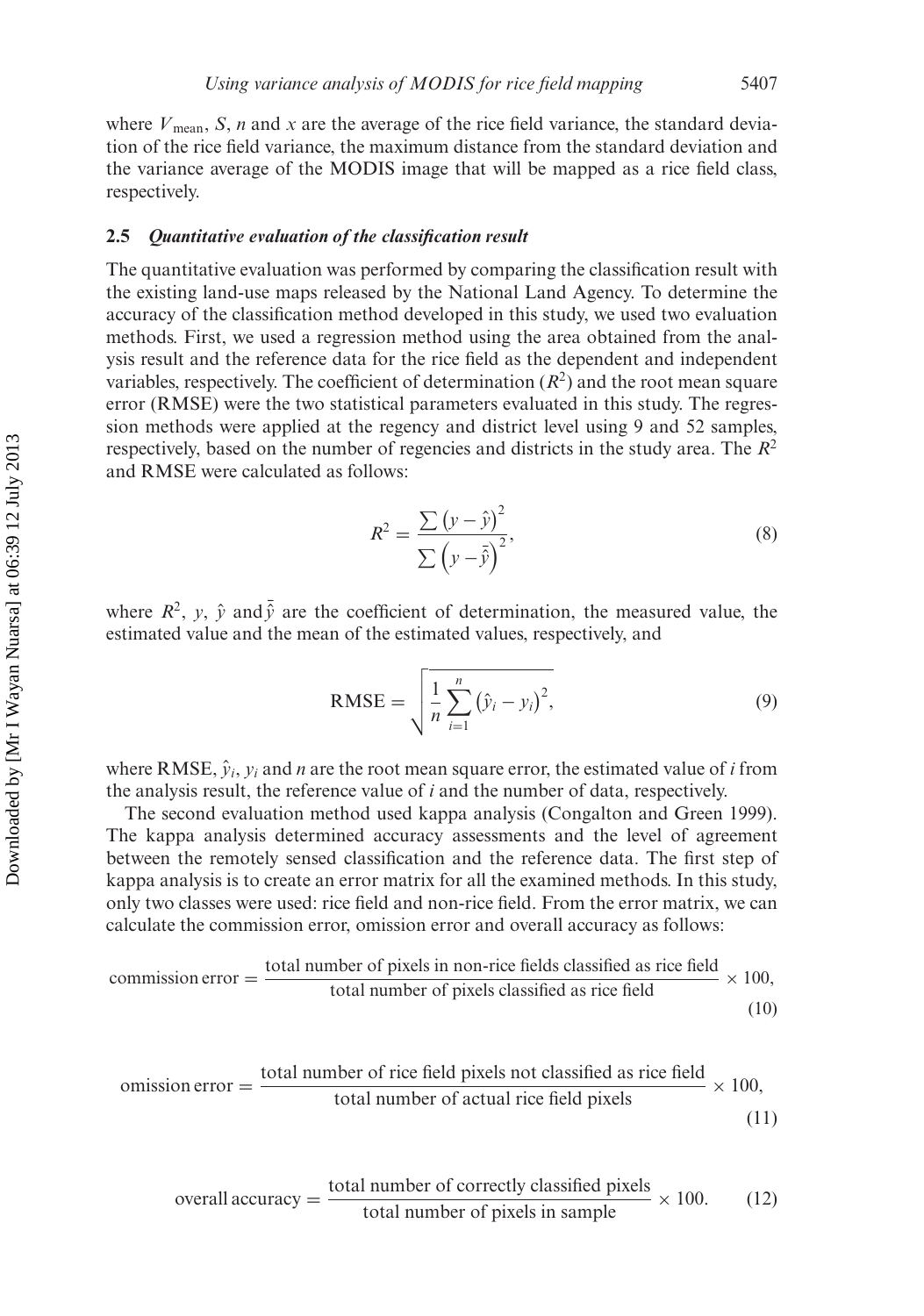The next step of the kappa analysis is to calculate the estimated kappa coefficient and kappa variance as follows:

$$
\hat{K} = \frac{n \sum_{i=1}^{k} n_{ij} - \sum_{i=1}^{k} n_{i} n_{i}}{n^{2} - \sum_{i=1}^{k} n_{i} n_{i}},
$$
\n(13)

where  $\hat{K}$  is the estimated kappa coefficient, *n* is the number of sample tests, *i* is the sample row, *j* is the sample column and *k* is the number of 'rows  $\times$  columns'. The formula for the kappa variance is

$$
\text{var}\left(\hat{K}\right) = \frac{1}{n} \left( \frac{\theta_1 (1 - \theta_1)}{(1 - \theta_2)^2} + \frac{2 \left(1 - \theta_1\right) \left(2 \theta_1 \theta_2 - \theta_3\right)}{\left(1 - \theta_2\right)^3} \Big| + \frac{\left(1 - \theta_1\right)^2 \left(\theta_4 - 4 \theta_2^2\right)}{\left(1 - \theta_2\right)^4} \right), \quad (14)
$$

where  $\text{var}(\hat{K})$  is the kappa variance and

$$
\theta_1 = \frac{1}{n} \sum_{i=1}^k n_{ii},
$$
  
\n
$$
\theta_2 = \frac{1}{n^2} \sum_{i=1}^k n_{i} n_{i},
$$
  
\n
$$
\theta_3 = \frac{1}{n^2} \sum_{i=1}^k n_{ii} (n_{i} + n_{i}),
$$
  
\n
$$
\theta_4 = \frac{1}{n^3} \sum_{i=1}^k \sum_{j=1}^k n_{ij} (n_{i} + n_{j}).
$$
\n(15)

The estimated kappa values range from 0 to 1, although they can be negative and range from –1 to 1. However, because there should be a positive correlation between the remotely sensed classification and the reference data, positive kappa values are expected. A perfect classification would produce a kappa value of 1 and kappa variance of 0. Typically, values greater than 0.80 (i.e. 80%) represent strong agreement between the remotely sensed classification and the reference data, whereas values between 0.4 and 0.8 represent moderate agreement. Anything below 0.4 is indicative of poor agreement (Congalton *et al*. 1983). Schematically, the research procedure is shown in figure 2.

#### **3. Results and discussion**

#### **3.1** *Temporal variability of the VI of land uses*

The VI of land uses varied in the study area during 2009. The highest variability appeared in the irrigated rice fields, followed by the non-irrigated rice fields. The other land uses, such as settlement, mixed garden, mixed forest, lake water, dry land, shrub, mangrove and bare land, had a relatively stable VI over the year. The NDVI of the irrigated rice field was high at certain times and overlapped with mixed forest, mixed garden, dry land and mangrove. However, the value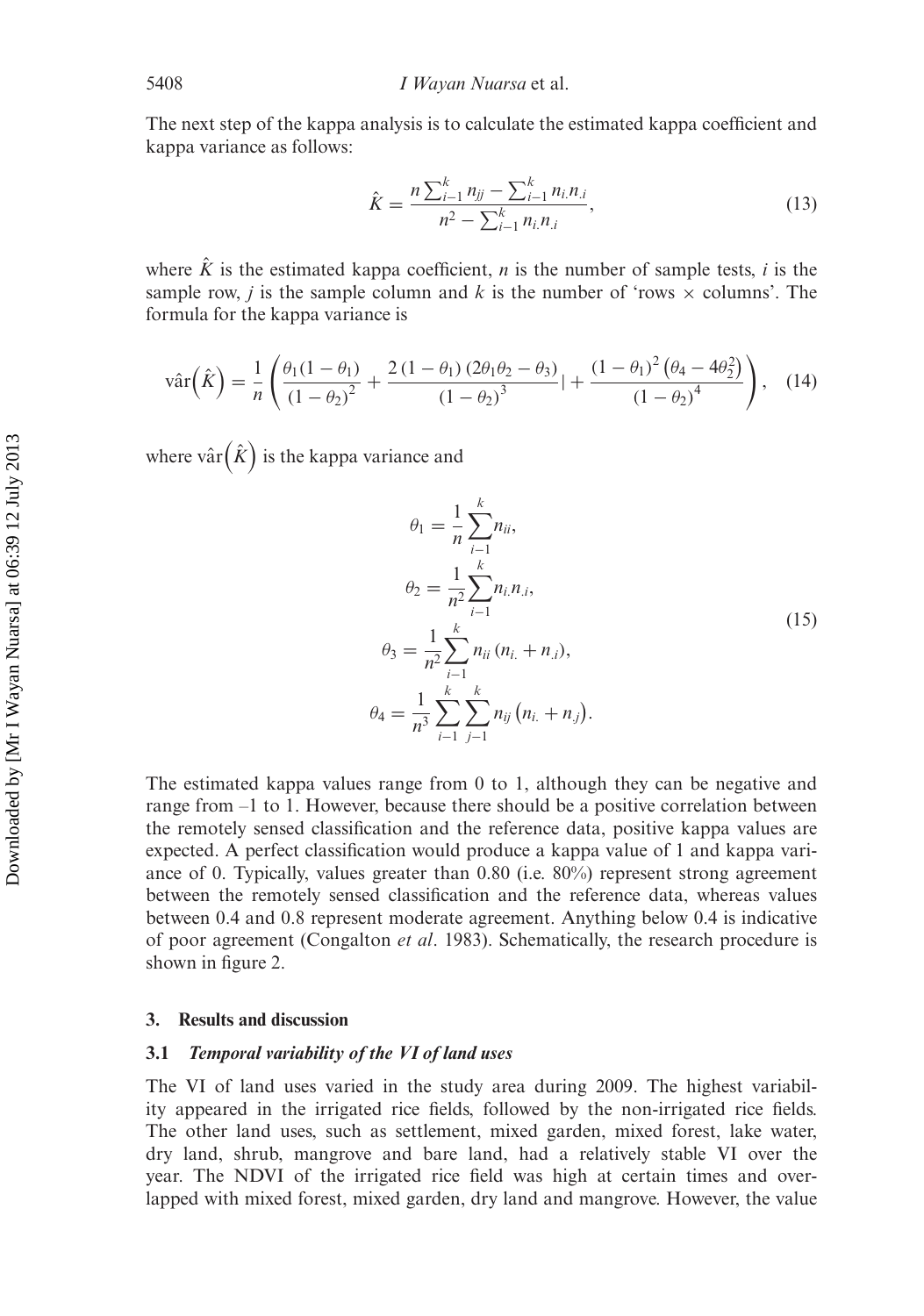

Figure 2. Flow chart of the research procedure.  $V_{\text{mean}}$ , *S* and *n* are the average of the rice field variance, the standard deviation of the rice field variance and the maximum distance from the standard deviation, respectively.

was low at other times and was similar to the values for settlement and shrub (figures 3 and 4). The non-irrigated rice field also had a similar tendency, although NDVI values were not as high as that observed with the irrigated rice field. The high fluctuations in the VI of irrigated and non-irrigated rice fields were due to the high variation in their land covers. When the areas were being planted with rice plants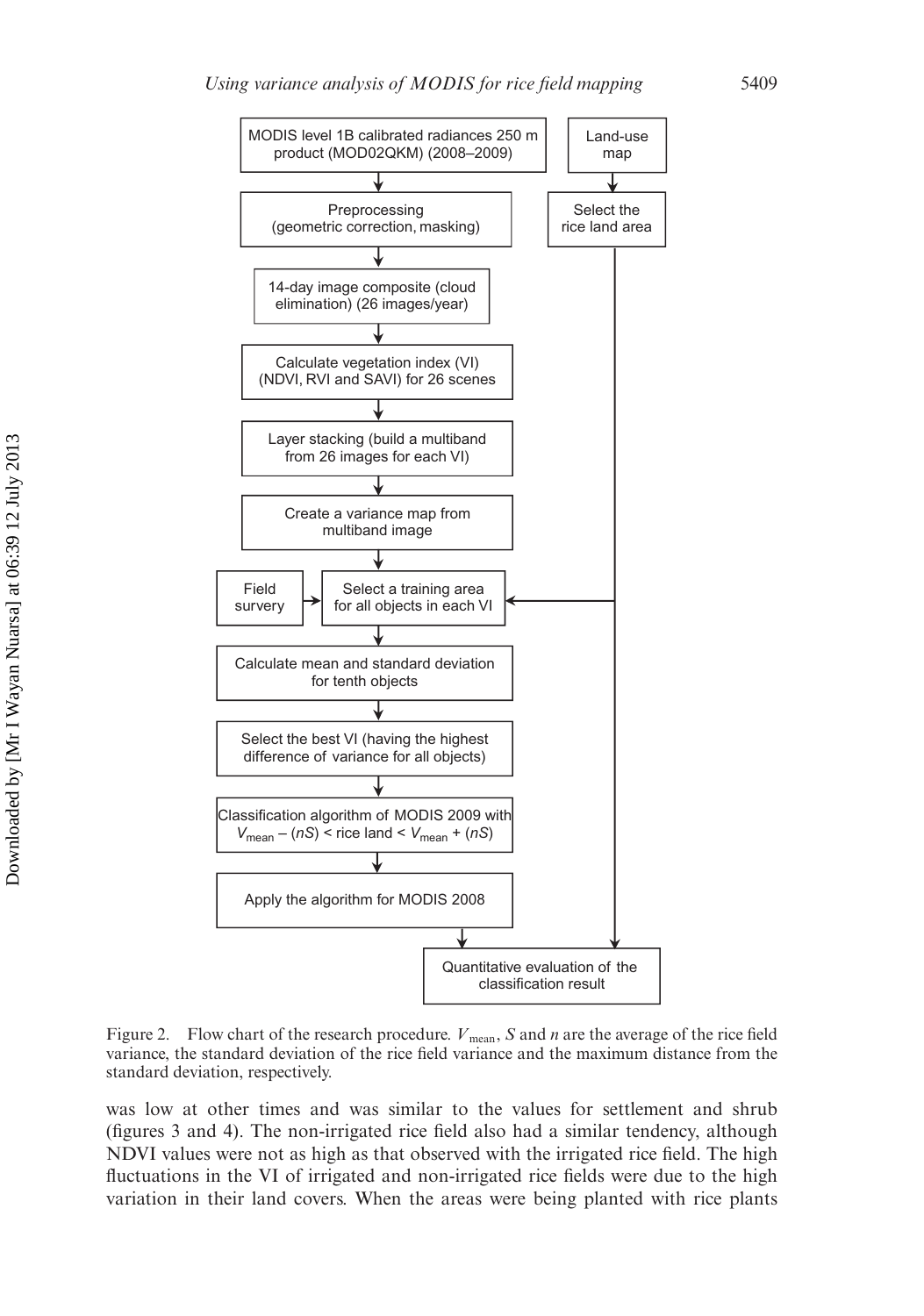

Figure 3. The NDVI temporal variability of irrigated rice fields, non-irrigated rice fields, settlement, mixed garden, mixed forest and lake water from 1 January to 31 December.



Figure 4. The NDVI temporal variability of irrigated rice fields, non-irrigated rice fields, dry land, shrub, mangrove and bare land from 1 January to 31 December.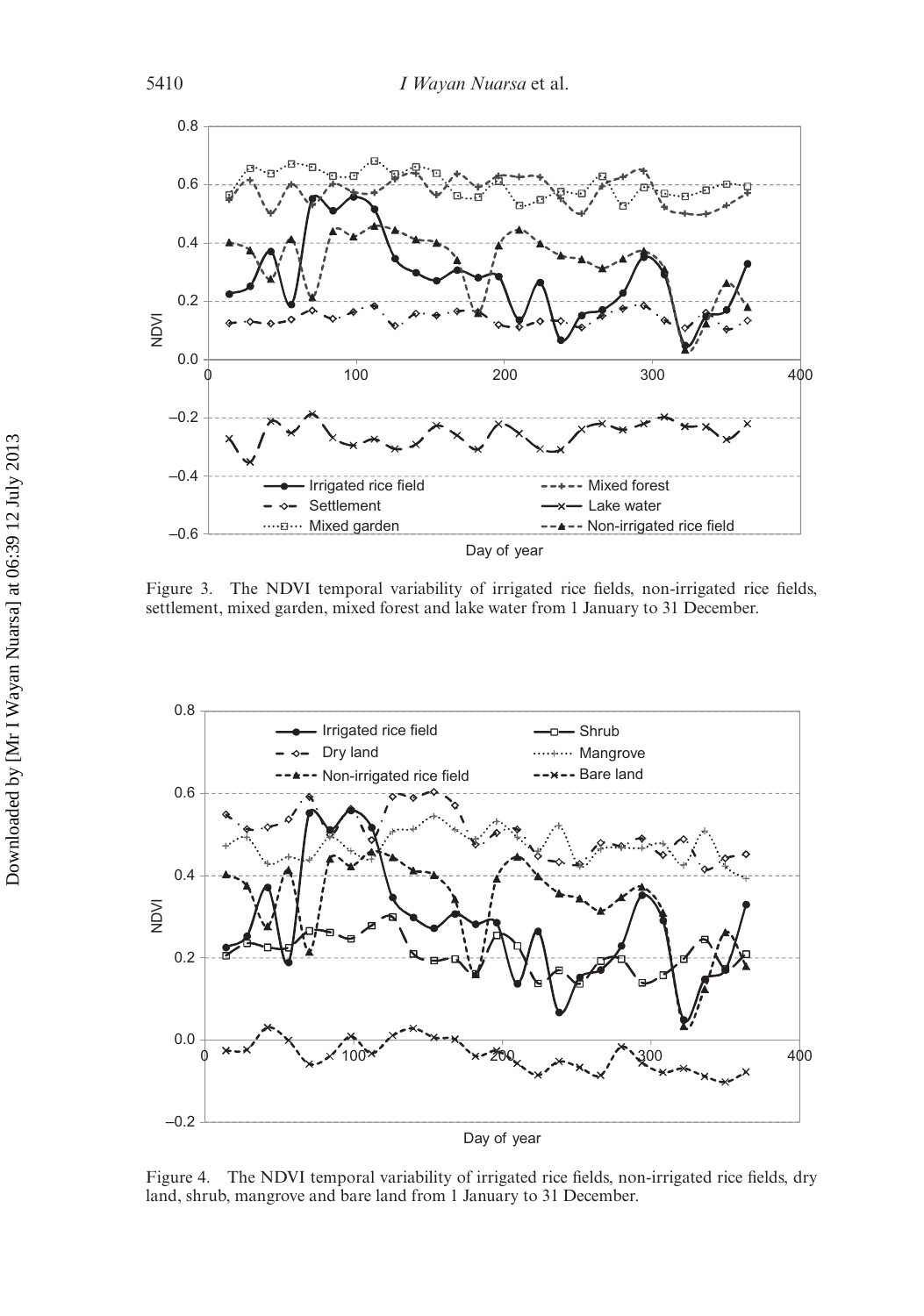or other seasonal crops, the VI was similar to that of mixed forest, mixed garden, mangrove or shrubs. However, if no crops were planted, the land cover resembled settlement or bare land.

The irrigated rice field had the highest average variance of 0.0174, 0.4721 and 0.1892 for the NDVI, RVI and SAVI, respectively. The non-irrigated rice field was next, with index values of 0.0166, 0.0989 and 0.1023 for the NDVI, RVI and SAVI, respectively. The lowest average variance occurred for settlement, with values of 0.0006 and 0.0040 for the NDVI and RVI, respectively. The bare land had the lowest average variance for the RVI with a value of 0.0033. Compared with other land uses, the average variance of the irrigated rice fields was higher, ranging from 5.6129 to 29.0000 times higher for the NDVI, 1.6432–118.0250 times higher for the RVI and 2.4862–56.8828 times higher for the SAVI. For the non-irrigated rice fields, the average variances were 5.3548–27.6667 higher for the NDVI, 1.4817–106.4250 higher for the RVI and 1.3443–30.7564 higher for the SAVI (table 2).

The RVI can easily be used to distinguish both irrigated and non-irrigated rice fields from other land uses, such as settlement, lake water, shrub and bare land. However, it would be difficult to use the RVI to distinguish irrigated and non-irrigated rice fields

| Land uses                           | <b>NDVI</b> | <b>RVI</b> | <b>SAVI</b> |
|-------------------------------------|-------------|------------|-------------|
| Irrigated rice field variance       | 0.0174      | 0.4721     | 0.1892      |
| Non-irrigated rice field variance   | 0.0166      | 0.4257     | 0.1023      |
| Mixed forest variance               | 0.0025      | 0.2873     | 0.0761      |
| Ratio from irrigated rice field     | 6.9600      | 1.6432     | 2.4862      |
| Ratio from non-irrigated rice field | 6.6400      | 1.4817     | 1.3443      |
| Settlement variance                 | 0.0006      | 0.0040     | 0.0352      |
| Ratio from irrigated rice field     | 29.0000     | 118.0250   | 5.3750      |
| Ratio from non-irrigated rice field | 27.6667     | 106.4250   | 2.9063      |
| Lake variance                       | 0.0019      | 0.0041     | 0.0723      |
| Ratio from irrigated rice field     | 9.1579      | 115.1463   | 2.6169      |
| Ratio from non-irrigated rice field | 8.7368      | 103.8293   | 1.4149      |
| Mixed garden variance               | 0.0021      | 0.1255     | 0.0054      |
| Ratio from irrigated rice field     | 8.2857      | 3.7625     | 35.2449     |
| Ratio from non-irrigated rice field | 7.9048      | 3.3927     | 19.0569     |
| Shrub variance                      | 0.0020      | 0.0207     | 0.0044      |
| Ratio from irrigated rice field     | 8.7000      | 22.7800    | 43.1384     |
| Ratio from non-irrigated rice field | 8.3000      | 20.5411    | 23.3248     |
| Dry land variance                   | 0.0031      | 0.2364     | 0.0070      |
| Ratio from irrigated rice field     | 5.6129      | 1.9969     | 27.0309     |
| Ratio from non-irrigated rice field | 5.3548      | 1.8006     | 14.6155     |
| Mangrove variance                   | 0.0015      | 0.0785     | 0.0035      |
| Ratio from irrigated rice field     | 11.6000     | 6.0125     | 54.3151     |
| Ratio from non-irrigated rice field | 11.0667     | 5.4216     | 29.3680     |
| Bare land variance                  | 0.0014      | 0.0052     | 0.0033      |
| Ratio from irrigated rice field     | 12.4286     | 90.5390    | 56.8828     |
| Ratio from non-irrigated rice field | 11.8571     | 81.6404    | 30.7564     |

Table 2. Mean of irrigated and non-irrigated rice field variance compared with other land uses.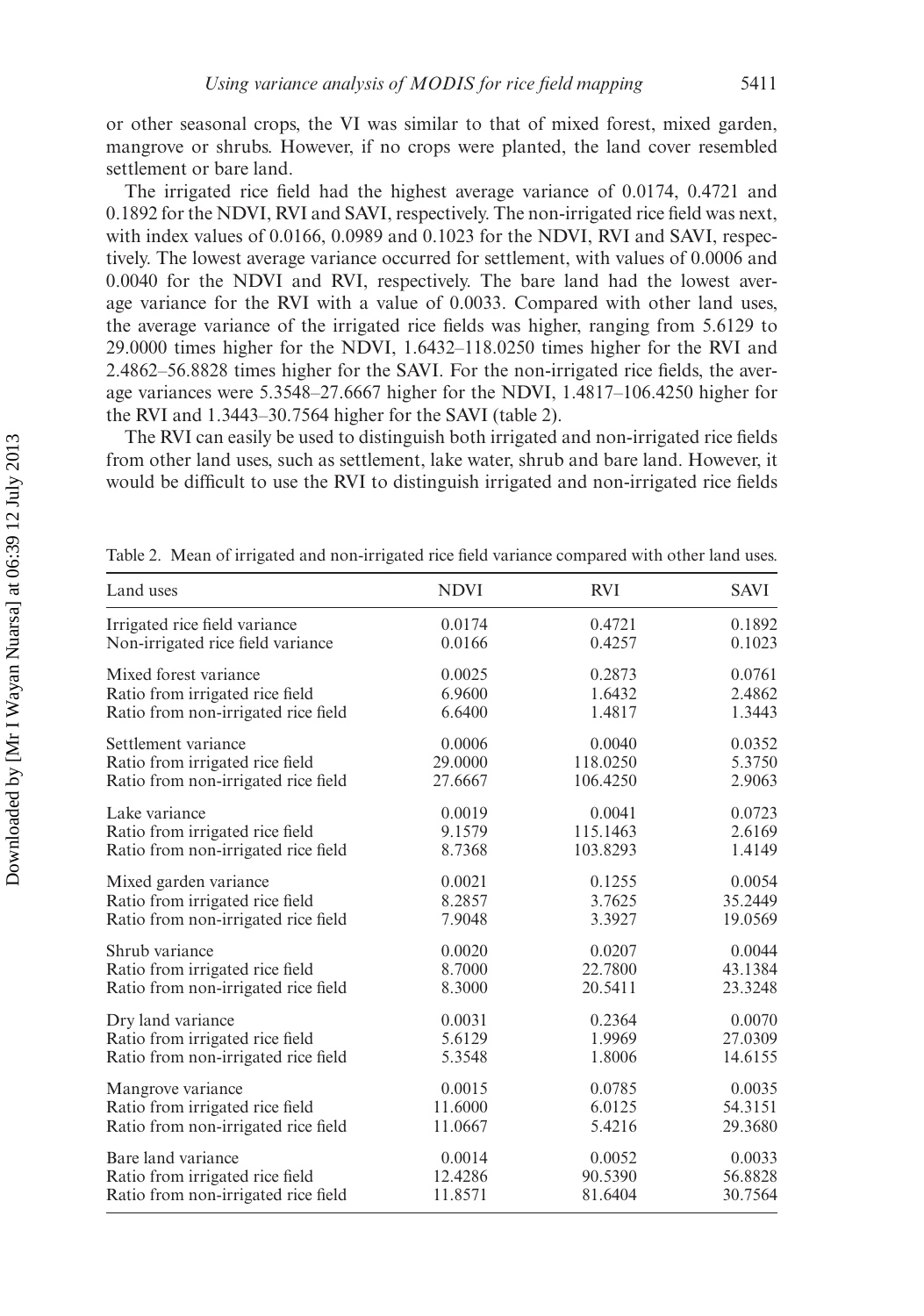from mixed forest and dry land because the difference in their variances is small. A similar case occurred for the SAVI. The SAVI can easily separate irrigated and non-irrigated rice fields from mixed garden, shrub, dry land, mangrove and bare land. However, it was very difficult to differentiate mixed forest and lake water from nonirrigated rice fields using SAVI. On the other hand, the NDVI can easily distinguish both irrigated and non-irrigated rice fields from other land uses due to the minimum value of their difference variances, which were 5.6129 and 5.3548 for irrigated and non-irrigated rice fields, respectively. Therefore, the NDVI was selected for rice field mapping.

## **3.2** *Classification of rice fields*

To apply the NDVI variance for rice field mapping, a threshold value was determined. According to equation (7), the mean and standard deviation of the rice field NDVI variance will be used as the threshold value. The mean and standard deviation were 0.0174 and 0.0028 for irrigated rice fields and 0.0166 and 0.0023 for non-irrigated rice fields, respectively (table 3).

The differences in the mean and standard deviations of the irrigated and nonirrigated rice field variance were not large. Therefore, using irrigated and non-irrigated rice fields as separate classes proved difficult because of some overlapping values. Therefore, both types of rice field were mapped as one class. Based on the analysis results, using a value of *n* of 1.2 in equation (7) provided the best result. Therefore, the threshold value of both types of rice field is as follows:



The pixels having a temporal variance between 0.0138 and 0.0208 were classified as a rice field. Although irrigated and non-irrigated rice fields had the highest mean temporal variance, we did not use a threshold value greater than or equal to 0.0138 because of the cloud effect in the MODIS images. Although a 14 day composite was created to replace cloudy images with clearer images, it is very difficult to remove all of the clouds from MODIS images, especially in tropical areas. Thin clouds greatly affect the reflectance and the VIs and increase the temporal variance of the pixel. Therefore, to avoid classifying a cloudy pixel as a rice field, we used the maximum threshold. In this

Table 3. Mean and standard deviation of the variance for irrigated and non-irrigated rice fields.

| Rice field                        | Mean   | Standard deviation |
|-----------------------------------|--------|--------------------|
| Irrigated rice field variance     | 0.0174 | 0.0028             |
| Non-irrigated rice field variance | 0.0166 | 0.0023             |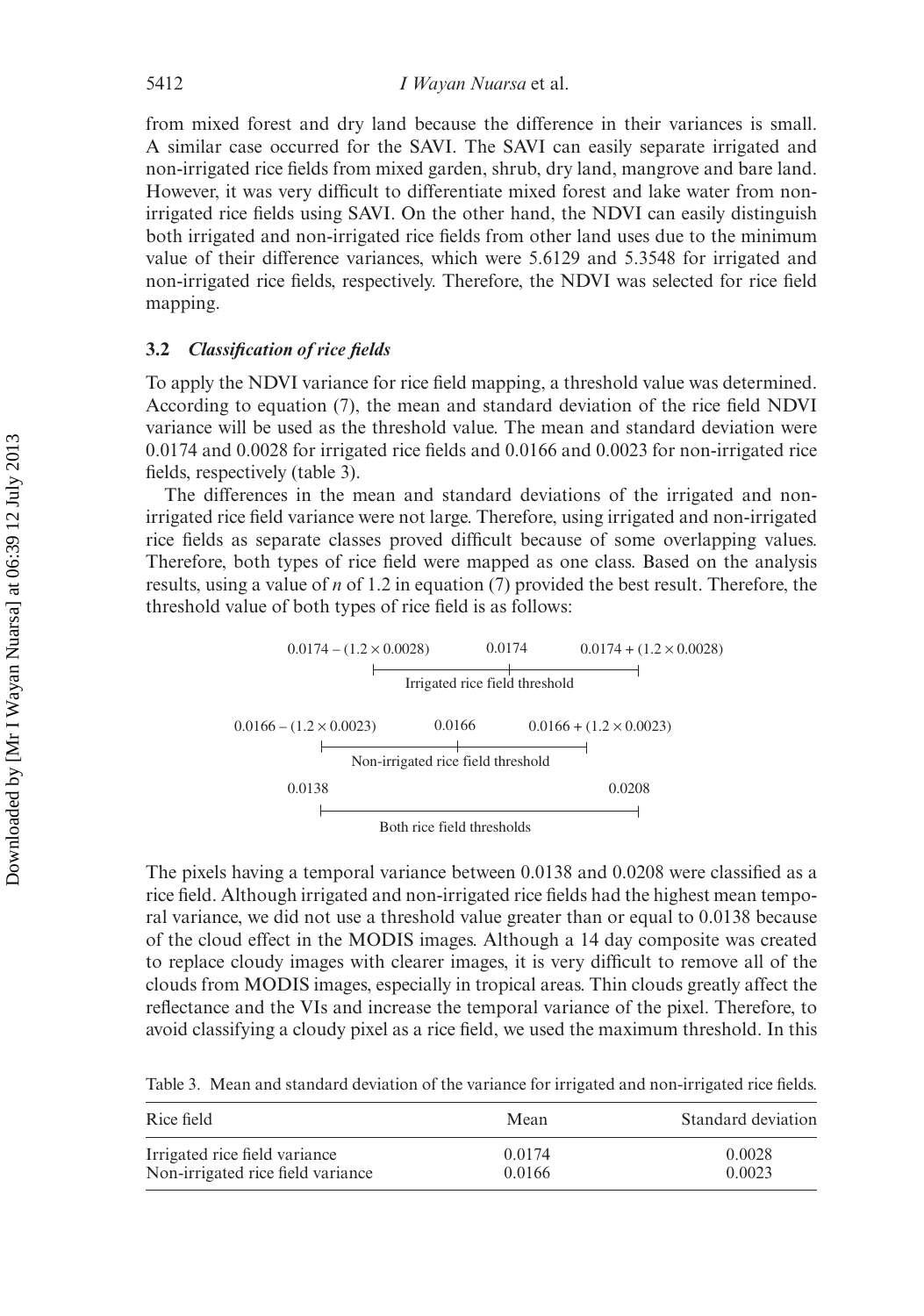study, we did not classify all of the land uses found in the study area because only rice fields had a high variability in the temporal variance. Other land uses, such as mixed garden, shrub and mixed forest, had similar variances and would become a single class if the algorithm was applied. The same is true for lake water, mangrove and bare land (table 2).

The change in the land cover of rice fields from the initial flooding of the fields to harvesting takes place over a short period of time. This change will produce large differences in spectral values and in the rice field indices over that time. The high degree of variation in the land cover of the rice field could be used to obtain more effective separation of rice fields from other land uses, using the variance analysis presented here.

The results of the rice field classification using the algorithm developed in this study are shown in figure 5. Compared with the reference data (figure  $5(a)$ ), the rice field map produced from our analysis (figure 5(*b*)) was visually similar to the reference.

Table 4 shows a quantitative comparison between the algorithm used in this study and the reference data. The analysis showed 19.92% deviation compared with the reference data.



Figure 5. Rice field maps derived from this analysis (*b*) compared with reference data (*a*). Black colour on the map shows the distribution of rice fields.

|                                       | Reference data |            | Analysis result |            |
|---------------------------------------|----------------|------------|-----------------|------------|
| Regency                               | Area (ha)      | Percentage | Area (ha)       | Percentage |
| Badung                                | 12 887.50      | 12.00      | 15 106.25       | 11.73      |
| Bangli                                | 3 5 3 7 .5 0   | 3.29       | 4 4 8 1 . 2 5   | 3.48       |
| Buleleng                              | 13 606.25      | 12.66      | 18 900.00       | 14.67      |
| Denpasar                              | 4 181.25       | 3.89       | 4 643.75        | 3.60       |
| Gianyar                               | 16 800.00      | 15.64      | 18 987.50       | 14.74      |
| Jembrana                              | 9462.50        | 8.81       | 13 706.25       | 10.64      |
| Karangasem                            | 11 418.75      | 10.63      | 12 506.25       | 9.71       |
| Klungkung                             | 6462.50        | 6.02       | 6475.00         | 5.03       |
| Tabanan                               | 29 081.25      | 27.07      | 34 031.25       | 26.41      |
| Total                                 | 107 437.50     | 100.00     | 128 837.50      | 100.00     |
| Difference from reference data $(\%)$ | 0.00           |            | 19.92           |            |

Table 4. Comparison of rice area derived from this analysis with the reference data at the regency level.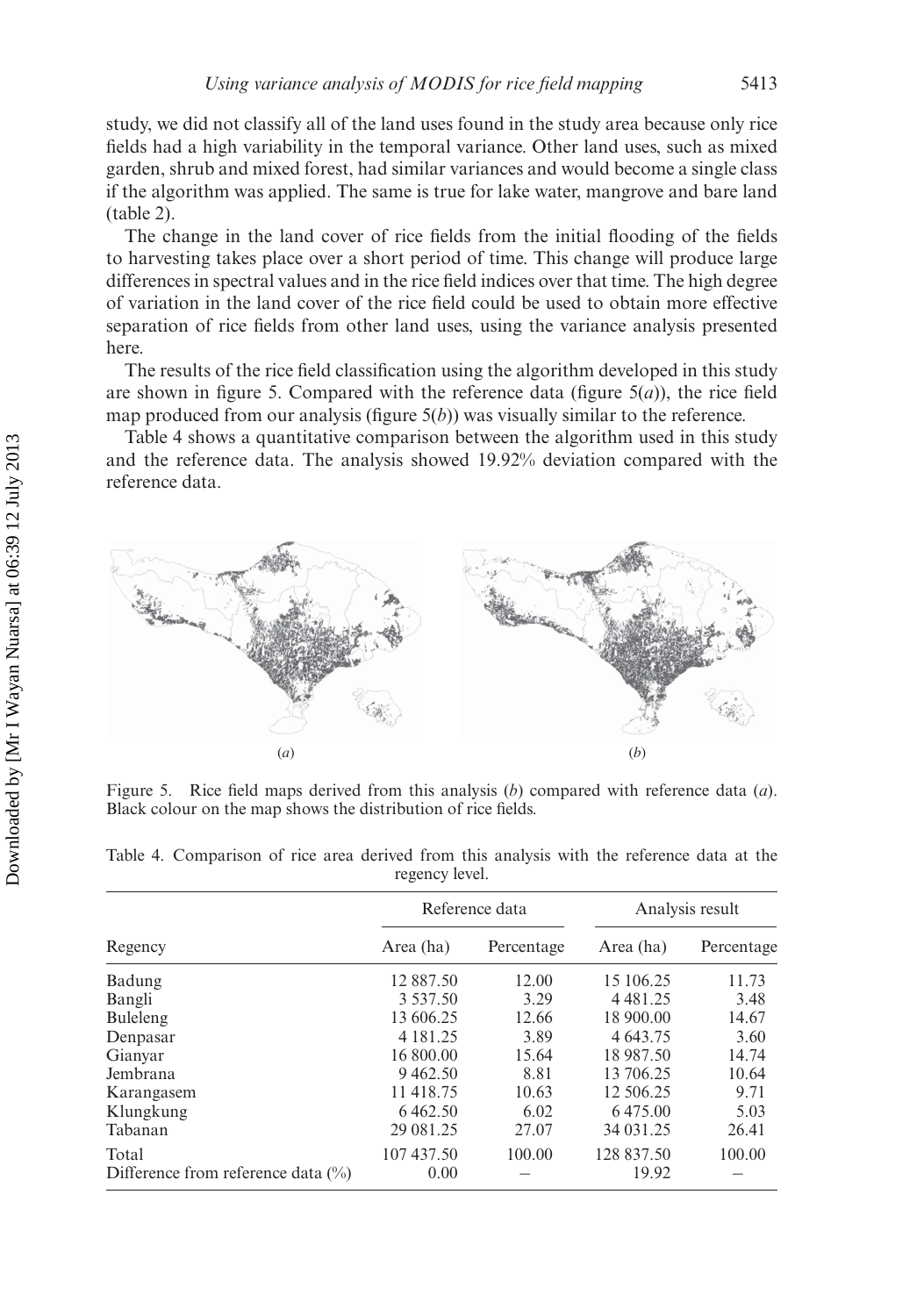#### **3.3** *Accuracy assessment of the classification result*

The first accuracy assessment was performed using regression analysis. The classifications produced from this study and by using the existing method were compared with the reference data at the regency and district level using a linear relationship. The values of the coefficient of determination  $(R^2)$  were 0.9749 and 0.9229 for the regency and district level comparisons, respectively. The RMSE was used to assess the accuracy of the classification results. The RMSE values for the analyses in this study were 1570.70 and 551.36 ha for the regency and district level comparisons, respectively (figure 6). A high  $R^2$  and low RMSE imply good agreement between the analysis results and the reference data. The good agreement between the results of the analysis of the MODIS data and the reference data for the rice field study is consistent with the results reported by Tingting and Chuang (2010) at the provincial level and by Boschetti *et al.* (2009), with an  $R^2$  of 0.92 ( $n = 24$ ).

Kappa analysis is one of the most popular methods for determining accuracy, error and agreement between remotely sensed classifications and reference data (Congalton and Green 1999). To apply the kappa analysis, an error matrix for the classification result was created. After the images were classified, we took 1795 points (2% of the total MODIS pixels) from a stratified random sample of rice field and non-rice field classes. The error matrices are shown in table 5.

From the error matrices, the commission error, omission error and overall accuracy were calculated using equations  $(10)$ – $(12)$ . The algorithm developed in this study had commission error, omission error and overall accuracy of 35.45%, 17.68% and 87.91%, respectively. Furthermore, the estimated kappa coefficient and kappa coefficient variance were calculated using equations (13) and (14) and values of 0.8371 and



Figure 6. Relationship between rice area from the reference data and the data produced from this analysis at the regency (*a*) and district (*b*) level.

|                       |                                       | Reference data   |                     |                     |
|-----------------------|---------------------------------------|------------------|---------------------|---------------------|
|                       |                                       | Rice field       | Non-rice field      | Total               |
| Classification result | Rice field<br>Non-rice field<br>Total | 263<br>82<br>345 | 146<br>1304<br>1450 | 409<br>1396<br>1805 |

Table 5. Error matrices of the rice field classification results.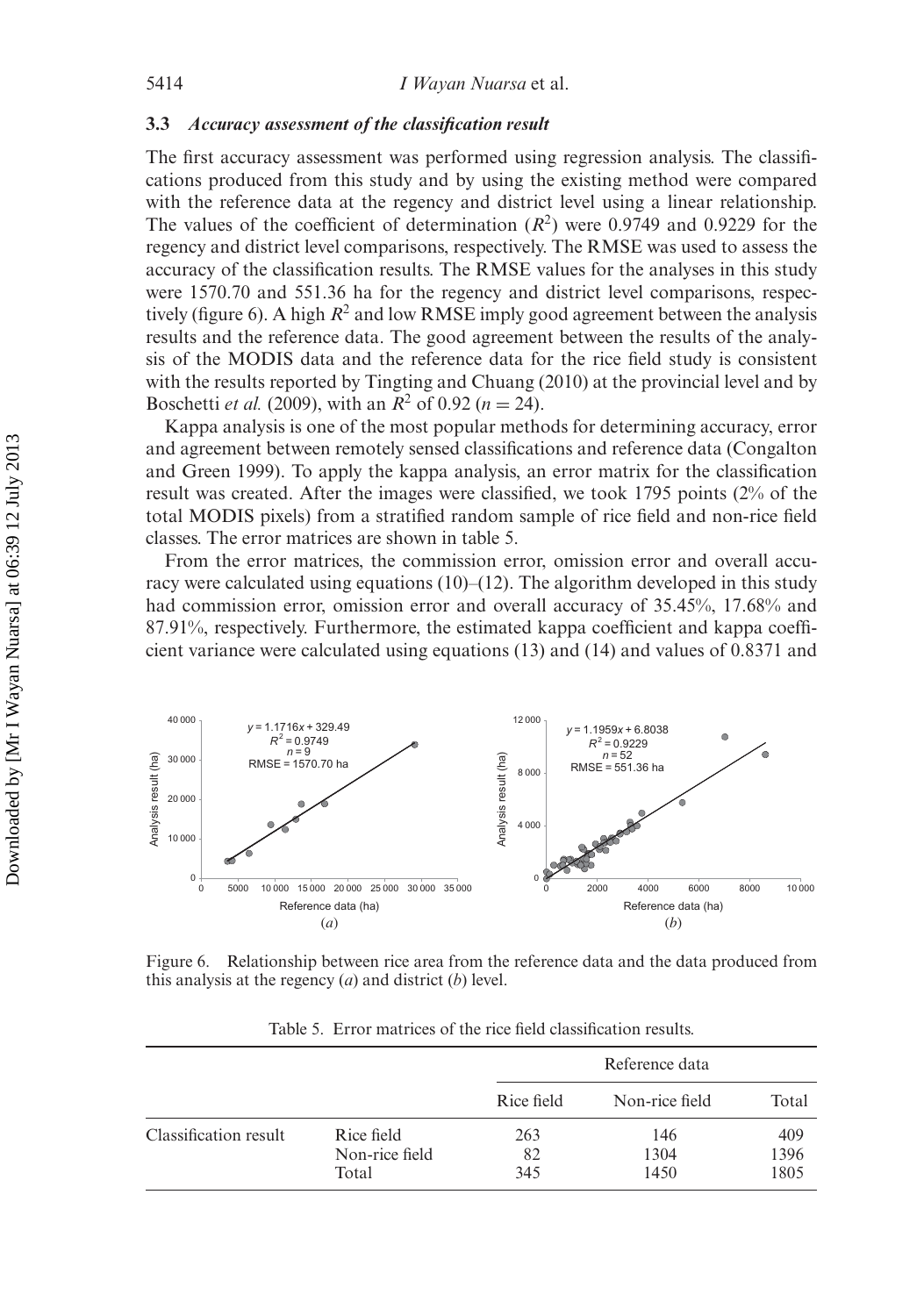| Kappa parameter             | Value    |  |
|-----------------------------|----------|--|
| Commission error $(\%)$     | 35.45    |  |
| Omission error $(\% )$      | 17.68    |  |
| Overall accuracy $(\%)$     | 87.91    |  |
| Estimated kappa coefficient | 0.8371   |  |
| Kappa variance              | 0.000109 |  |

Table 6. Kappa parameters of the rice field classification results.

0.000109, respectively, were obtained (table 6). The overall accuracy of more than 80% and the estimated kappa of more than 0.8 demonstrate strong agreement between the remotely sensed classification and the reference data (Congalton *et al*. 1983, Lillesand and Kiefer 2000).

#### **4. Conclusions**

The temporal variability of the VIs used in this study was higher for irrigated and non-irrigated rice fields compared with other land uses. From the three VIs evaluated, NDVI emerged as the best choice for rice field mapping because of the large difference between the variance of the rice classes and that of the other land-use or land-cover classes. Using variance threshold values from 0.0138 to 0.0208 provided the best rice field classification results. Regression analysis showed that the method in this study produced high  $R^2$  values of 0.9749 and 0.9229 for the regency and district level comparison, respectively. The method in this study also produced low RSME values of 1570.70 and 551.36 ha for the regency and district level comparisons, respectively. The overall accuracy of the method in this study was 87.91%. The commission and omission errors were 35.45% and 17.68%, respectively. Kappa analysis demonstrated strong agreement between the results of the analysis of the MODIS data using the method developed in this study and the reference data, with a kappa coefficient value of 0.8371. This study shows that temporal variance analysis is one of the best-suited methods to map rice areas.

#### **Acknowledgements**

This study is funded by the Japan Society for the Promotion of Science (JSPS). We thank the three reviewers for their comments and suggestions on the earlier version of the manuscript.

#### **References**

- ATKINSON, P.M. and LEWIS, P., 2000, Geostatistical classification for remote sensing: an introduction. *Computers and Geosciences*, **26**, pp. 361–371.
- BACHELET, D., 1995, Rice paddy inventory in a few provinces of China using AVHRR data. *Geocarto International*, **10**, pp. 23–38.
- BARET, F. and GUYOT, G., 1991, Potentials and limits of vegetation indices for LAI and APAR assessment. *Remote Sensing of Environment*, **35**, pp. 161–173.
- BOSCHETTI, M., STROPPIANA, D., BRIVIO, P.A. and BOCCHI, S., 2009, Multi-year monitoring of rice crop phenology through time series analysis of MODIS images. *International Journal of Remote Sensing*, **30**, pp. 4643–4662.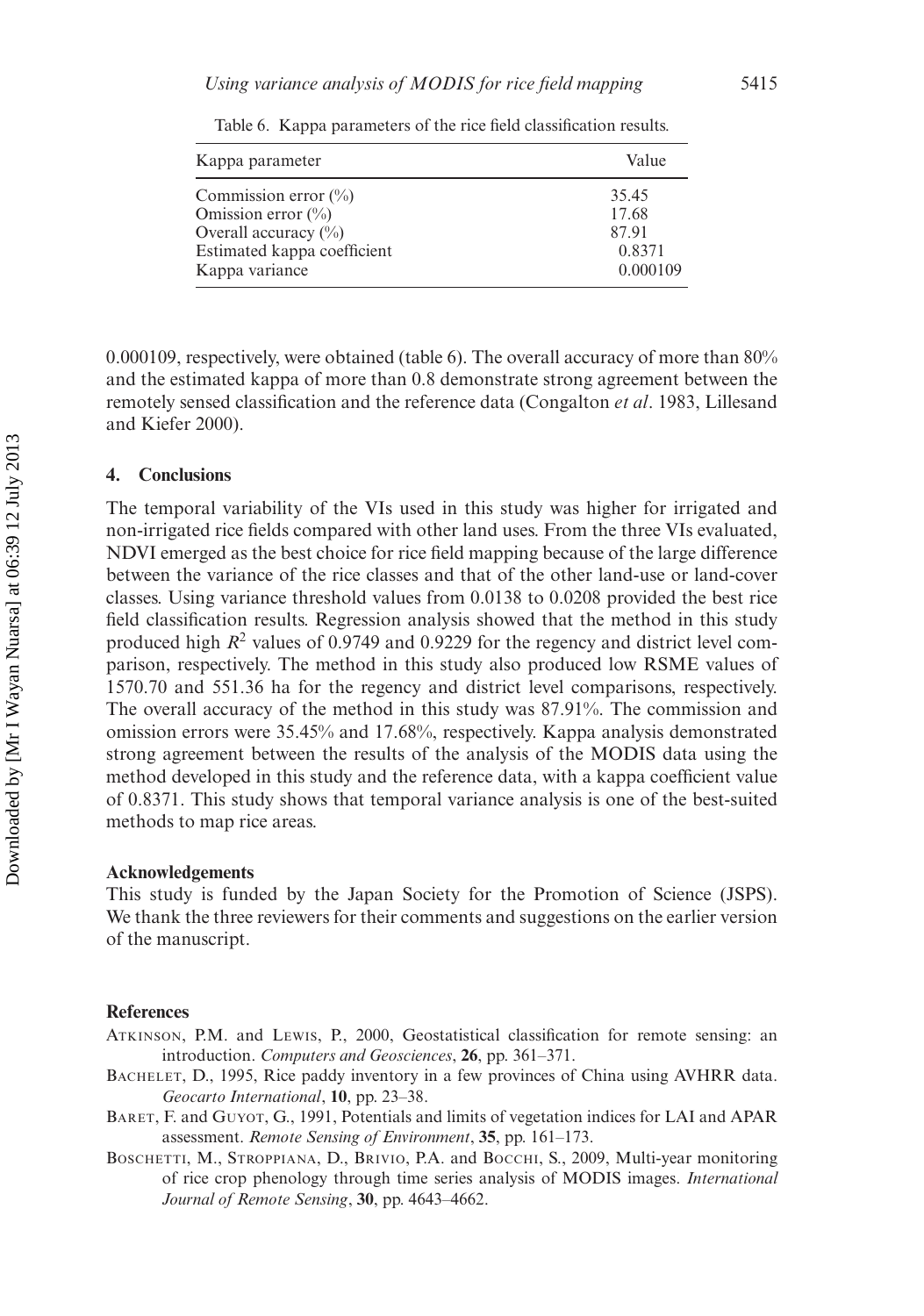- BOUVET, A., LE TOAN, T. and LAM-DAO, N., 2009, Monitoring of the rice cropping system in the Mekong Delta using ENVISAT/ASAR dual polarization data. *IEEE Transactions on Geoscience and Remote Sensing*, **47**, pp. 517–526.
- CONGALTON, R.G. and GREEN, K., 1999, *Assessing the Accuracy of Remotely Sensed Data: Principles and Practices*, pp. 43–70 (Boca Raton, FL: Lewis Publishers).
- CONGALTON, R.G., ODERWALD, R.G. and MEAD, R.A., 1983, Assessing Landsat classification accuracy using discrete multivariate analysis statistical techniques. *Photogrammetric Engineering and Remote Sensing*, **49**, pp. 1671–1678.
- FANG, H., 1998, Rice crop area estimation of an administrative division in China using remote sensing data. *International Journal of Remote Sensing*, **17**, pp. 3411–3419.
- FANG, H., WU, B., LIU, H. and XUAN, H., 1998, Using NOAA AVHRR and Landsat TM to estimate rice area year-by-year. *International Journal of Remote Sensing*, **3**, pp. 521–525.
- FOOD CROPS AGRICULTURE DEPARTMENT, 2006, *Annual Report of Food Crops*, pp. 125–135 (Bali Province: Department Agriculture of Local Government).
- GUPTA, R.K., 1993, Comparative study of AVHRR ratio vegetation index and normalized difference vegetation index in district level agriculture monitoring. *International Journal of Remote Sensing*, **14**, pp. 53–73.
- HUETE, A., DIDAN, K., MIURA, T., RODRIGUEZ, E.P., GAO, X. and FERREIRA, L.G., 2002, Overview of the radiometric and biophysical performance of the MODIS vegetation indices. *Remote Sensing of Environment*, **83**, pp. 195–213.
- HUETE, A.R., 1988, A soil-adjusted vegetation index (SAVI). *Remote Sensing of Environment*, **25**, pp. 295–309.
- HUETE, A.R. and ESCADAFAL, R., 1991, Assessment of biophysical soil properties through spectral decomposition techniques. *Remote Sensing of Environment*, **35**, pp. 149–159.
- HUETE, A.R. and WARRICK, A.W., 1990, Assessment of vegetation and soil water regimes in partial canopies with optical remotely sensed data. *Remote Sensing of Environment*, **32**, pp. 115–167.
- HUTCHINSON, C.F., 1982, Techniques for combining Landsat and ancillary data for digital classification improvement. *Photogrammetric Engineering and Remote Sensing*, **8**, pp. 123–130.
- JENSEN, J.R., 1986, *Introductory Digital Image Processing: A Remote Sensing Perspective*, pp. 205–220 (Upper Saddle River, NJ: Prentice-Hall).
- KHUSH, G.S., 2005, What it will take to feed 5 billion rice consumers in 2030. *International Journal of Molecular Biology*, **59**, pp. 1–6.
- LE TOAN, T., RIBBES, F., WANG, L.F., FLOURY, N., DING, K.H., KONG, J.A., FUJITA, M. and KUROSU, T., 1997, Rice crop mapping and monitoring using ERS-1 data based on experiment and modeling results. *IEEE Transactions on Geoscience and Remote Sensing*, **35**, pp. 41–56.
- LIEW, S.C., KAM, S.P., TUONG, T.P., CHEN, P., MINH, V.Q., BALABABA, L. and LIM, H., 1998, Application of multitemporal ERS-2 synthetic aperture radar in delineating rice cropping systems in the Mekong River Delta, Vietnam. *IEEE Transactions on Geoscience and Remote Sensing*, **36**, pp. 1412–1420.
- LILLESAND, T.M. and KIEFER, R.W., 2000, *Remote Sensing and Image Interpretation*, pp. 715–735 (New York: John Wiley & Sons).
- MAS, J.F. and RAMÍREZ, I., 1996, Comparison of land use classifications obtained by visual interpretation and digital processing. *ITC Journal*, **4**, pp. 278–283.
- MATTHEWS, R.B., WASSMANN, R., KNOX, J.W. and BUENDIA, L.V., 2000, Using a crop/soil simulation model and GIS techniques to assess methane emissions from rice fields in Asia: upscaling to national levels. *Nutrient Cycling in Agroecosystems*, **58**, pp. 201–217.
- NATIONAL LAND AGENCY, 2008, *Land Use Map of Bali Province*, pp. 1–2 (Bali Province: Local Government of National Land Agency).